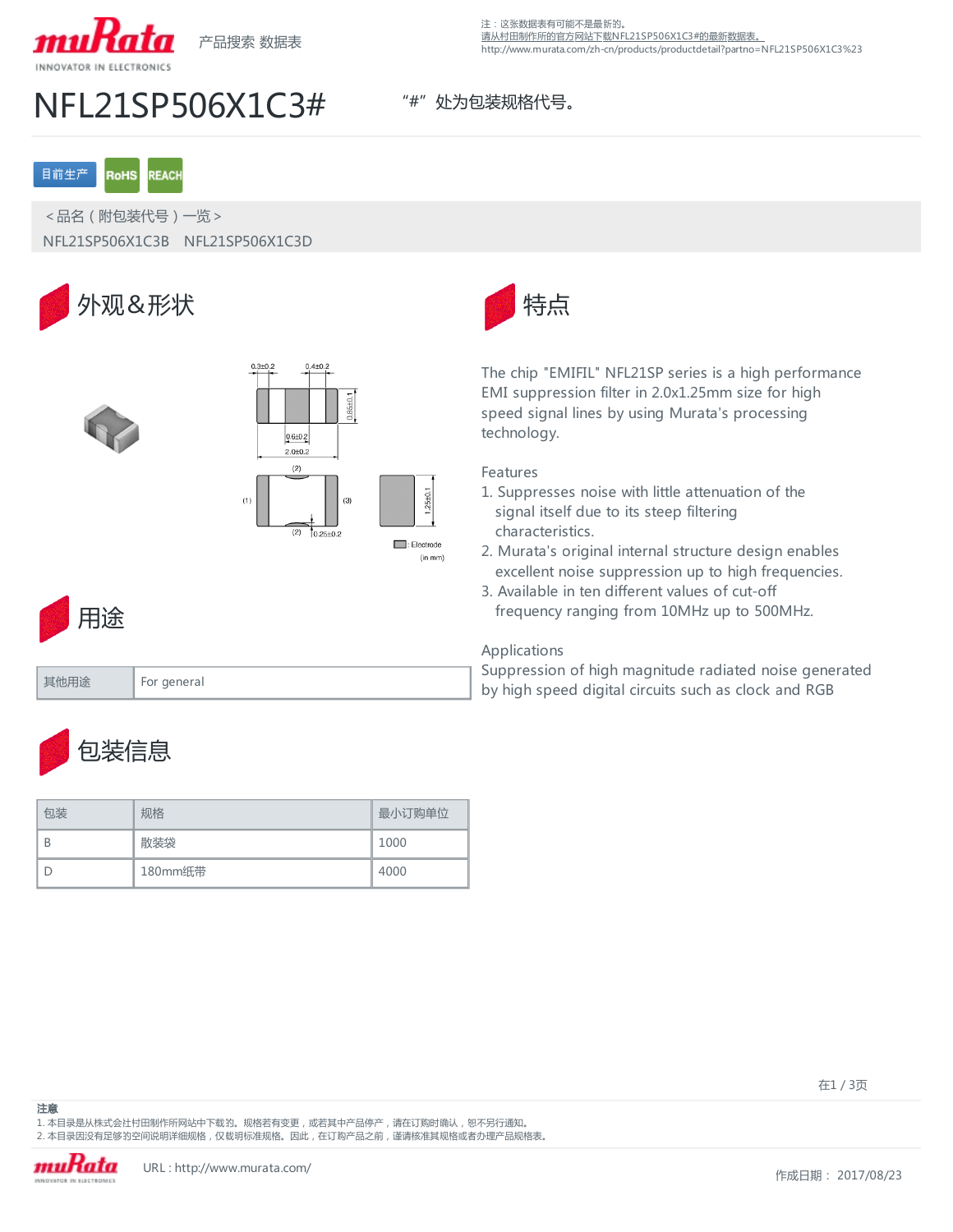

注:这张数据表有可能不是最新的。 [请从村田制作所的官方网站下载NFL21SP506X1C3#的最新数据表。](http://www.murata.com/zh-cn/products/productdetail?partno=NFL21SP506X1C3%23) http://www.murata.com/zh-cn/products/productdetail?partno=NFL21SP506X1C3%23

# NFL21SP506X1C3# "#" 处为包装规格代号。



| 形状            | SMD                  | 静电容量   | 84pF       |
|---------------|----------------------|--------|------------|
| 尺寸代码(单位为mm)   | 2012                 | 静电容量公差 | $\pm 20\%$ |
| 尺寸代码(单位为inch) | 0805                 | 电感值    | 305nH      |
| 长度            | 2.0 <sub>mm</sub>    | 电感值公差  | $\pm 20\%$ |
| 长度公差          | ±0.2mm               |        |            |
| 宽度            | 1.25mm               |        |            |
| 宽度公差          | $\pm 0.1$ mm         |        |            |
| 厚度            | 0.85mm               |        |            |
| 厚度公差          | $\pm 0.1mm$          |        |            |
| 额定电流          | 150mA                |        |            |
| 工作温度范围        | -55°C to 125°C       |        |            |
| 质量(标准值)       | 0.009g               |        |            |
| 电路数目          | $\mathbf 1$          |        |            |
| 额定电压          | 16Vdc                |        |            |
| 耐电压           | 50Vdc                |        |            |
| 绝缘电阻(min.)    | $1000\text{M}\Omega$ |        |            |
| 标称截止频率        | 50MHz                |        |            |

在2 / 3页

1. 本目录是从株式会社村田制作所网站中下载的。规格若有变更,或若其中产品停产,请在订购时确认,恕不另行通知。 2. 本目录因没有足够的空间说明详细规格 , 仅载明标准规格。因此 , 在订购产品之前 , 谨请核准其规格或者办理产品规格表。

muRata INNOVATOR IN ELECTRONICS

注意